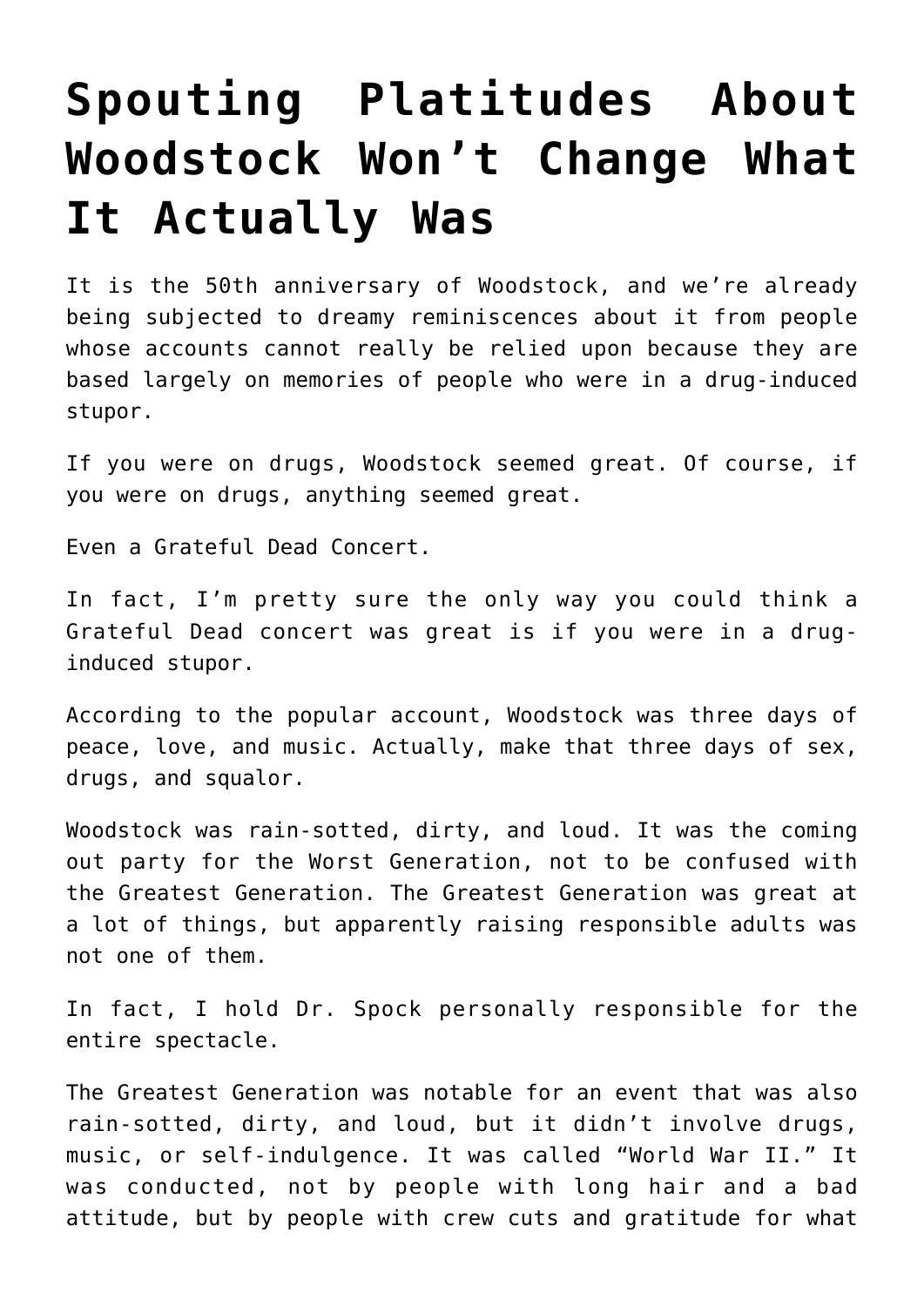they had. It involved sacrifice, loud explosions, and risking your life for the sake of your country.

In World War II, if you found yourself in a field and couldn't remember what was happening, it was probably because you were injured fighting for your country – not because you had taken the wrong kind of hallucinogen.

Woodstock was a three-day long gathering of spoiled adolescents who were members of the first generation of Americans to be coddled by their parents and who had way too much money and comfort. Woodstock was their selfish attempt to evade responsibility and gratify themselves without having to face the consequences.

In fact, several major music acts refused to attend. When someone explained the concept to Ian Anderson of Jethro Tull, he said, quite soberly, that he [didn't want to go](https://www.cbsnews.com/pictures/acts-that-almost-made-it-to-woodstock/2/) "Because I don't like hippies." When Bob Dylan, who was an actual resident of the nearby town of Woodstock, was [asked about it,](https://www.wsj.com/articles/the-ecstatic-chaos-of-woodstock-11564804861) he said, "'I didn't want to be part of that thing… I just thought it was a lot of kids out and around wearing flowers in their hair, taking a lot of acid. I mean what can you think about that?'"

One group that was asked but [did not make it to the event](https://www.deseret.com/2009/8/14/20334275/facts-behind-woodstock-myths#led-zeppelin) was Iron Butterfly, which is ironic because it would have fit nicely into the idea of Woodstock, given that its songs were long, pointless, and deafening.

But now that the hippies of the 1960s have taken over our culture, spouting platitudes about peace and love that were as sanctimonious as they were lacking in any real meaning serves a useful purpose. Reminiscences about Woodstock help to legitimize the self-gratification and evasion of responsibility it ultimately helped produce.

We would all be better off if the people in the Woodstock crowd would have stayed home, done their chores, worked hard,